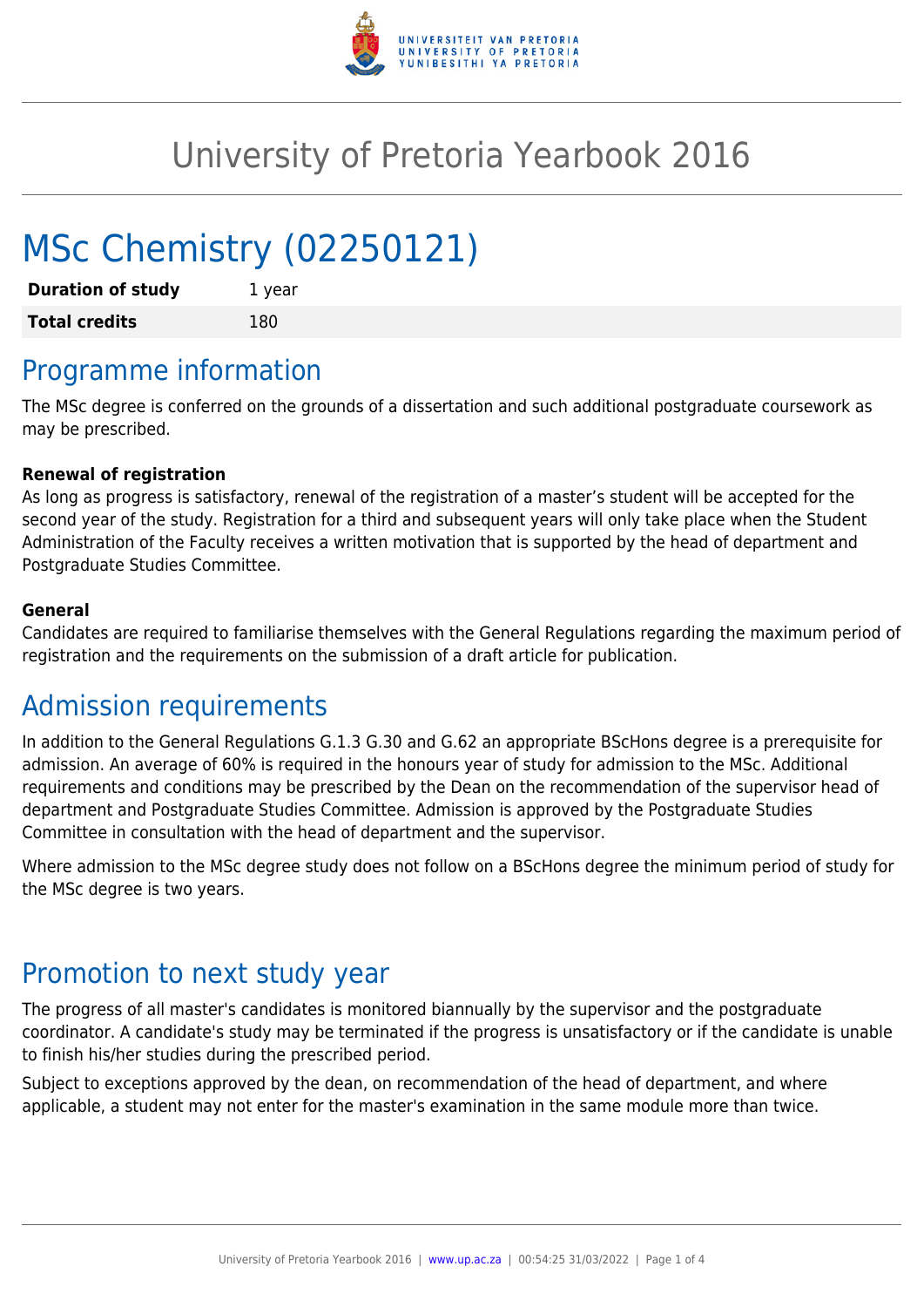

## Pass with distinction

The MSc degree is conferred with distinction to candidates who obtain a final average mark of at least 75% and a mark of at least 75% for the dissertation/mini-dissertation from each of the members of the examination panel. Where a member of the examination panel awards a mark of less than 75% for the dissertation/mini-dissertation, that member of the examination panel must offer, in writing, support for his/her decision, or indicate in writing that he/she supports the examination committee's decision to confer the degree with distinction.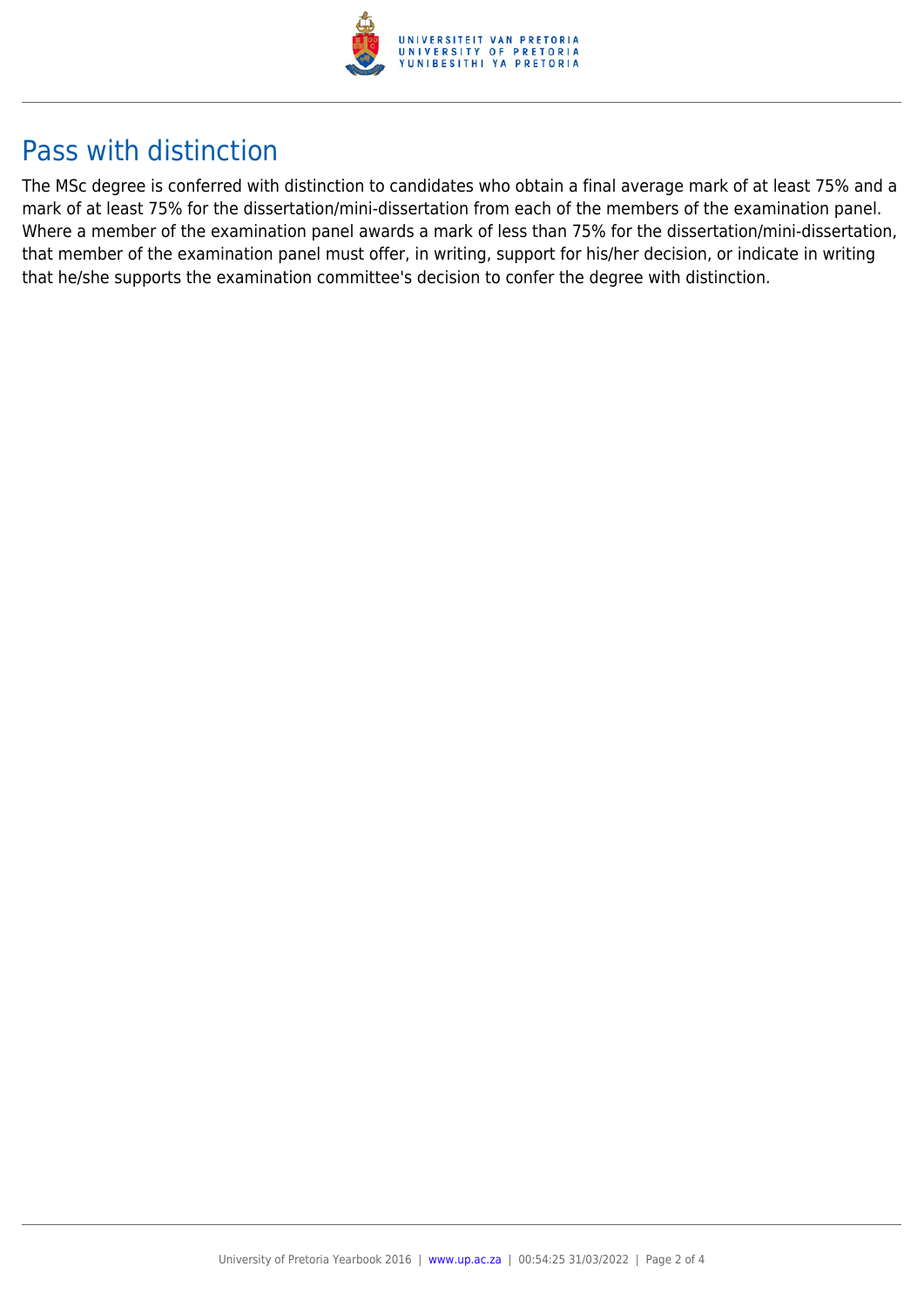

# Curriculum: Year 1

**Minimum credits: 180**

#### **Core modules**

#### **Dissertation: Chemistry 890 (CHM 890)**

| <b>Module credits</b>         | 200.00            |
|-------------------------------|-------------------|
| <b>Prerequisites</b>          | No prerequisites. |
| <b>Language of tuition</b>    | Both Afr and Eng  |
| <b>Academic organisation</b>  | Chemistry         |
| <b>Period of presentation</b> | Year              |